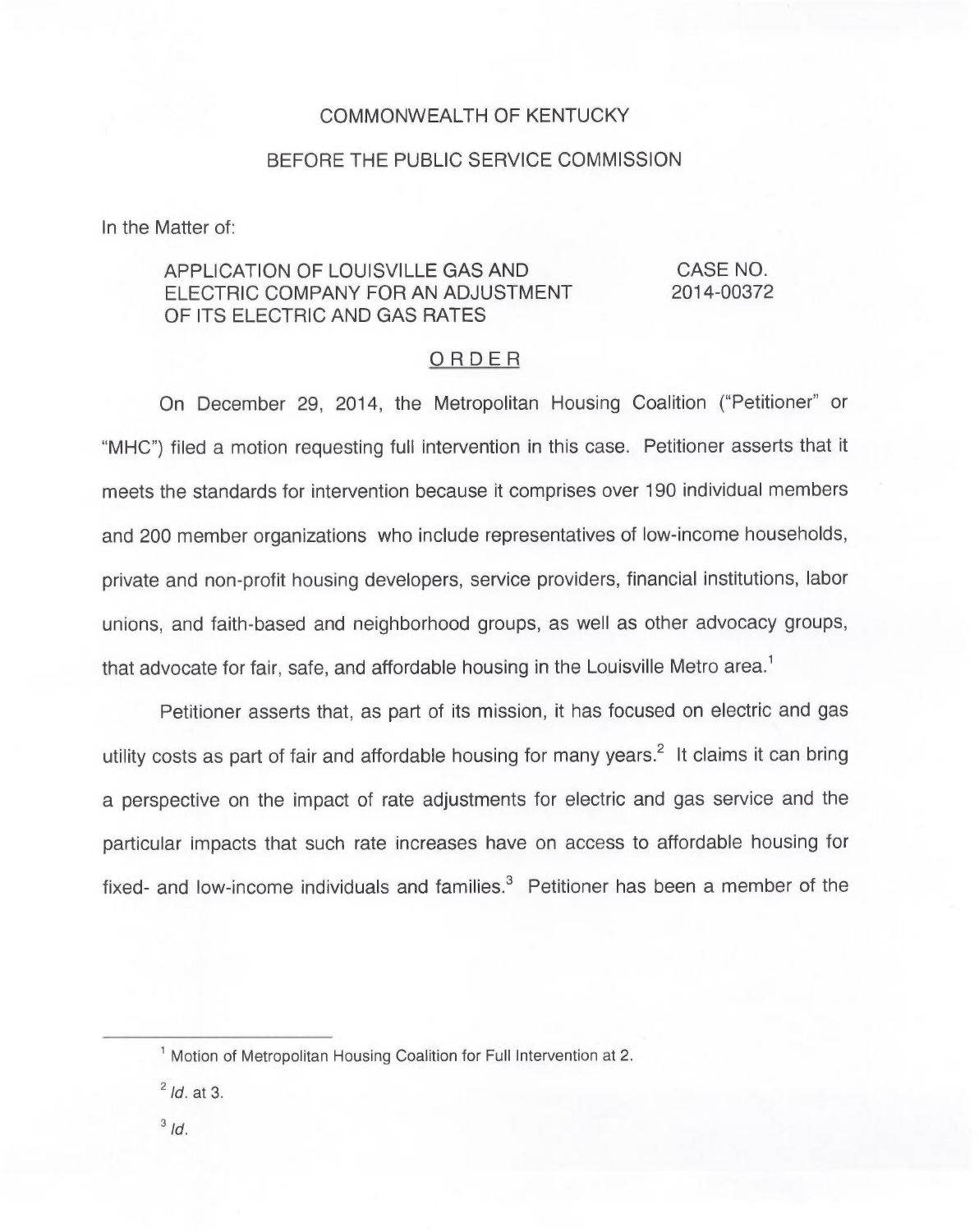Louisville Gas & Electric Company ("LG&E") Customer Care and Advisory Group since the program began and is also on the Community Winter Help Board.<sup>4</sup>

Petitioner further states that it has a \$1.3 million loan pool for non-profit developers to create affordable housing, and that a non-profit developer that has used solar power in multi-family housing construction has expressed concern about increased disincentive to use solar power because of the proposed rate structure changes.<sup>5</sup> Petitioner notes that it mandates energy-efficiency measures and encourages alternative energy provision. Petitioner further asserts it is concerned with the structure of the proposed rate increases and the effect of the proposed rate on the poor and elderly utility customers.<sup>6</sup> Petitioner also contends that its interest in this matter relates to the potential effects of the modification of the rate structure and increases in cost on the affordability of housing for fixed and low-income customers.<sup>7</sup> Petitioner states that it has been previously granted intervention in LG&E and Kentucky Utilities Company proceedings, specifically in Case No. 2011-00134<sup>8</sup> and Case No.  $2014-00003<sup>9</sup>$  Petitioner also avers that "no current party represents the specific

 $4/d$ .

 $5$  Id. at 3-4.

 $6$  Id. at 4.

 $^7$  Id.

<sup>8</sup> Case No. 2011-00134, Joint Application of Louisville Gas and Electric Company and Kentucky Utilities Company for Review, Modification, and Continuation of Existing, and Addition of New Demand-Side Management and Energy-Efficiency Programs (filed Apr. 14, 2011).

<sup>9</sup> Case No. 2014-00003, Joint Application of Louisville Gas and Electric Company and Kentucky Utilities Company for Review, Modification, and Continuation of Existing, and Addition of New Demand-Side Management and Energy-Efficiency Programs (filed Jan. 17, 2014).

 $-2-$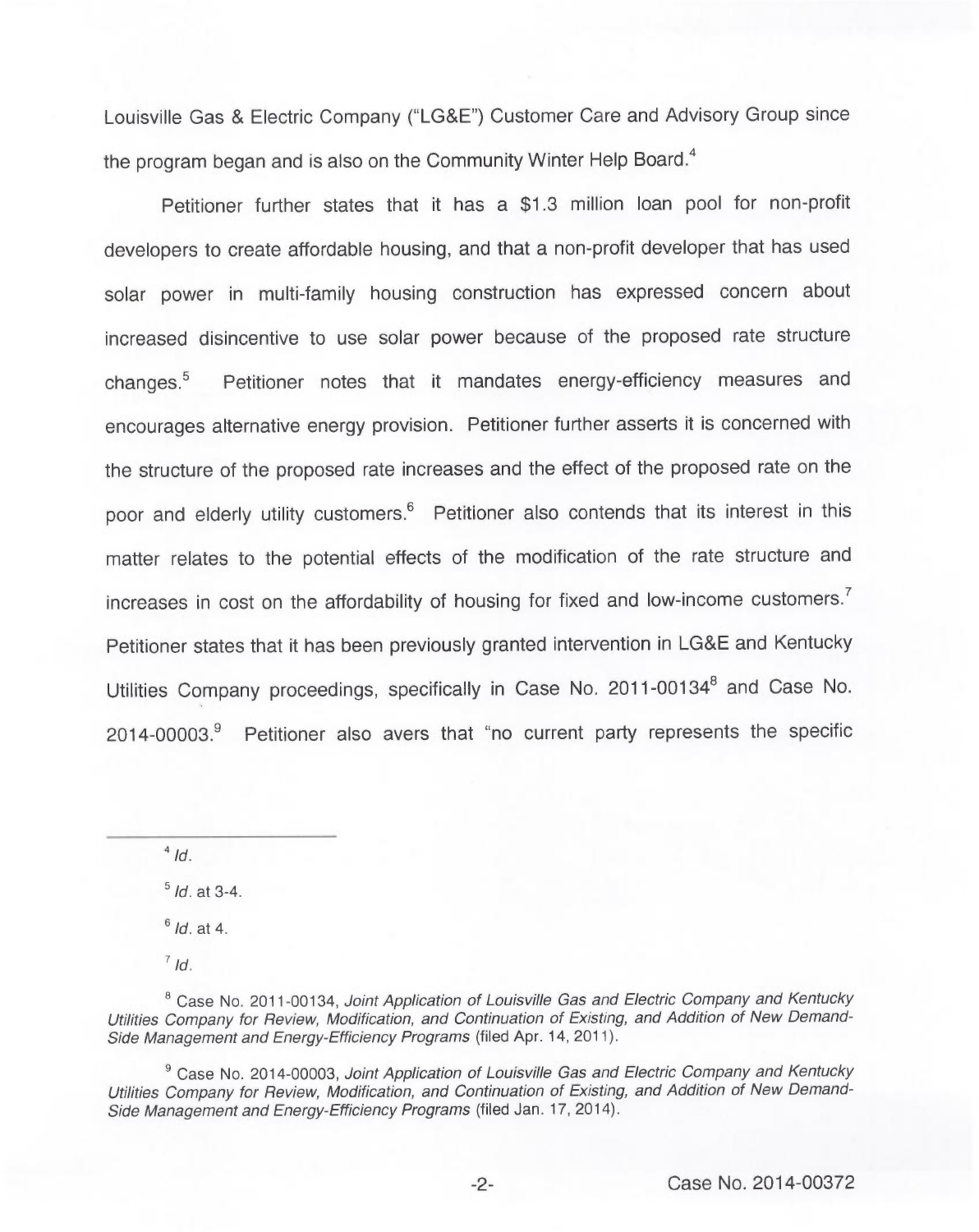perspective and interests of those needing and those providing affordable housing.<sup>10</sup> The Commission notes that Petitioner stated that it would abide by the procedural scheduled entered by the Commission in this proceeding.<sup>11</sup>

Having reviewed the pleadings and being otherwise sufficiently advised, the Commission finds that Petitioner's intervention is likely to present issues and develop facts that will assist the Commission in considering this matter without unduly complicating or disrupting the proceedings. The Commission, being otherwise sufficiently advised, finds that Petitioner should be granted full rights of a party in this proceeding.

IT IS HEREBY ORDERED that:

1. The motion of MHC is granted.

2. MHC shall be entitled to the full rights of a party and shall be served with the Commission's Orders after the date of this Order.

3. MHC shall comply with all provisions of 807 KAR 5:001, Section 8, related to the service and electronic filing of documents.

4. MHC shall adhere to the procedural schedule set forth in the Commission's December 12, 2014 Order and as amended by subsequent Orders.

**ATTES** Executive Director

By the Commission ENTERED **JAN 12' 2015** CKY PUBLIC SERVICE COMMISSION

**INCOLLETTE TEAM**<br><sup>10</sup> Motion of Metropolitan Housing Coalition for Full Intervention at 4-5, emphasis in origina

<sup>11</sup> Motion of Metropolitan Housing Coalition for Full Intervention at 2.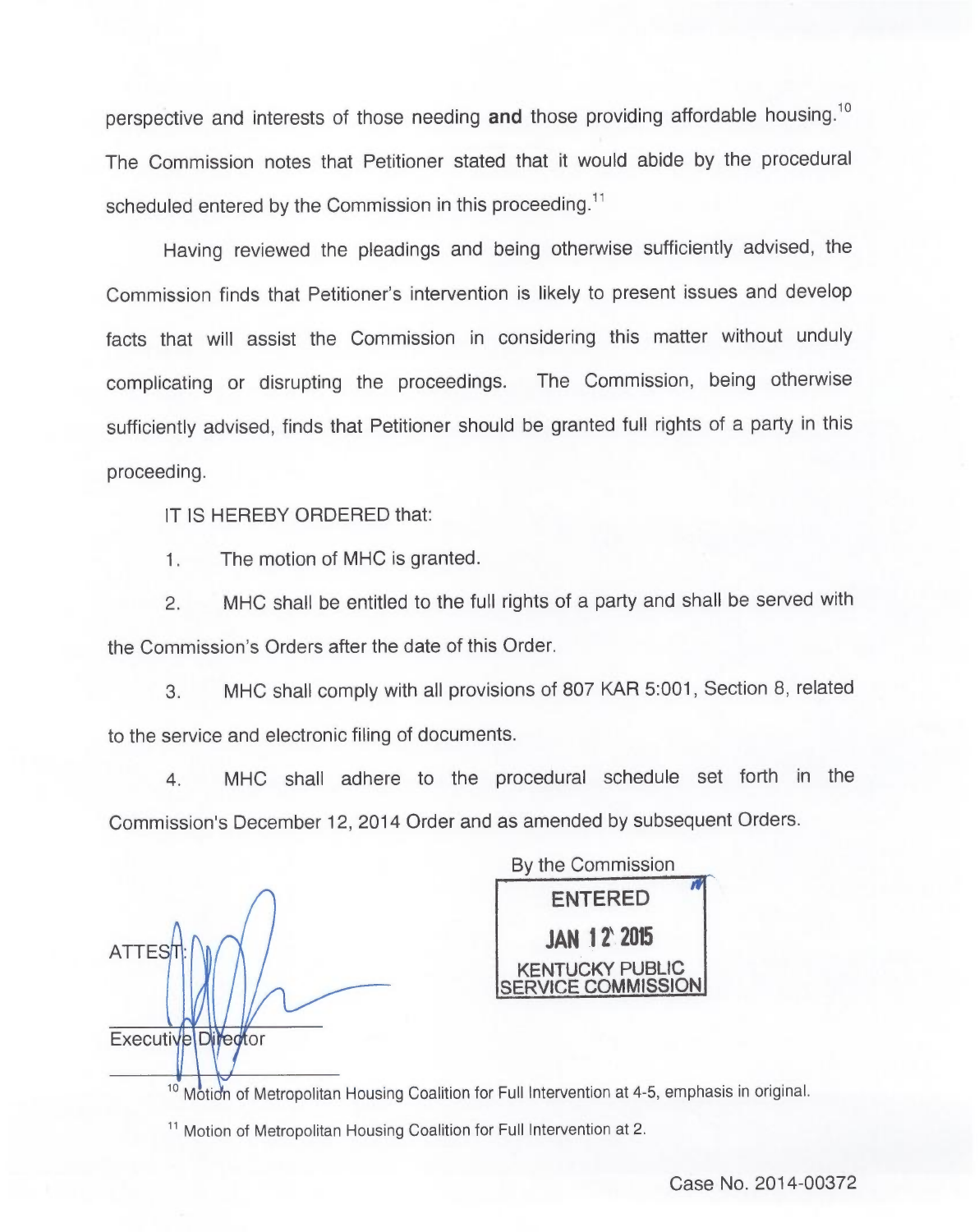Honorable Kurt J Boehm Attorney at Law Boehm, Kurtz & Lowry 36 East Seventh Street Suite 1510 Cincinnati, OHIO 45202

David Brown Stites & Harbison, PLLC 1800 Providian Center 400 West Market Street Louisville, KENTUCKY 40202

Honorable Joe F Childers Attorney at Law 201 West Short Street Suite 310 Lexington, KENTUCKY 40507

Robert Conroy LG&E and KU Energy LLC 220 West Main Street Louisville, KENTUCKY 40202

Larry Cook Assistant Attorney General Office of the Attorney General Utility & Rate 1024 Capital Center Drive Suite 200 Frankfort, KENTUCKY 40601-8204

Honorable W. Duncan Crosby III Attorney at Law Stoll Keenon Ogden, PLLC 2000 PNC Plaza 500 W Jefferson Street Louisville, KENTUCKY 40202-2828

Gregory T Dutton Assistant Attorney General Office of the Attorney General Utility & Rate 1024 Capital Center Drive Suite 200 Frankfort, KENTUCKY 40601-8204

Thomas J FitzGerald Counsel & Director Kentucky Resources Council, Inc. Post Office Box 1070 Frankfort, KENTUCKY 40602

Gardner F Gillespie Sheppard Mullin Richter & Hampton LLP 1300 I Street NW 11th Floor East Washington, DISTRICT OF COLUMBIA 20005

Angela M Goad Assistant Attorney General Office of the Attorney General Utility & Rate 1024 Capital Center Drive Suite 200 Frankfort, KENTUCKY 40601-8204

Honorable Lindsey W Ingram, III Attorney at Law STOLL KEENON OGDEN PLLC 300 West Vine Street Suite 2100 Lexington, KENTUCKY 40507-1801

Honorable Lisa Kilkelly Attorney at Law Legal Aid Society 416 West Muhammad Ali Boulevard Suite 300 Louisville, KENTUCKY 40202

Honorable Michael L Kurtz Attorney at Law Boehm, Kurtz & Lowry 36 East Seventh Street Suite 1510 Cincinnati, OHIO 45202

Jody M Kyler Cohn Boehm, Kurtz & Lowry 36 East Seventh Street Suite 1510 Cincinnati, OHIO 45202

Amanda M Lanham Sheppard Mullin Richter & Hampton LLP 1300 I Street NW 11th Floor East Washington, DISTRICT OF COLUMBIA 20005

Rick E Lovekamp Manager - Regulatory Affairs LG&E and KU Energy LLC 220 West Main Street Louisville, KENTUCKY 40202

Honorable Matthew R Malone Attorney at Law Hurt, Crosbie & May PLLC The Equus Building 127 West Main Street Lexington, KENTUCKY 40507

Honorable William H May, III Attorney at Law Hurt, Crosbie & May PLLC The Equus Building 127 West Main Street Lexington, KENTUCKY 40507

Eileen Ordover Legal Aid Society 416 West Muhammad Ali Boulevard Suite 300 Louisville, KENTUCKY 40202

Don C Parker Spilman Thomas & Battle, PLLC 300 Kanawha Blvd, East Charleston, WEST VIRGINIA 25301

Honorable Kendrick R Riggs Attorney at Law Stoll Keenon Ogden, PLLC 2000 PNC Plaza 500 W Jefferson Street Louisville, KENTUCKY 40202-2828